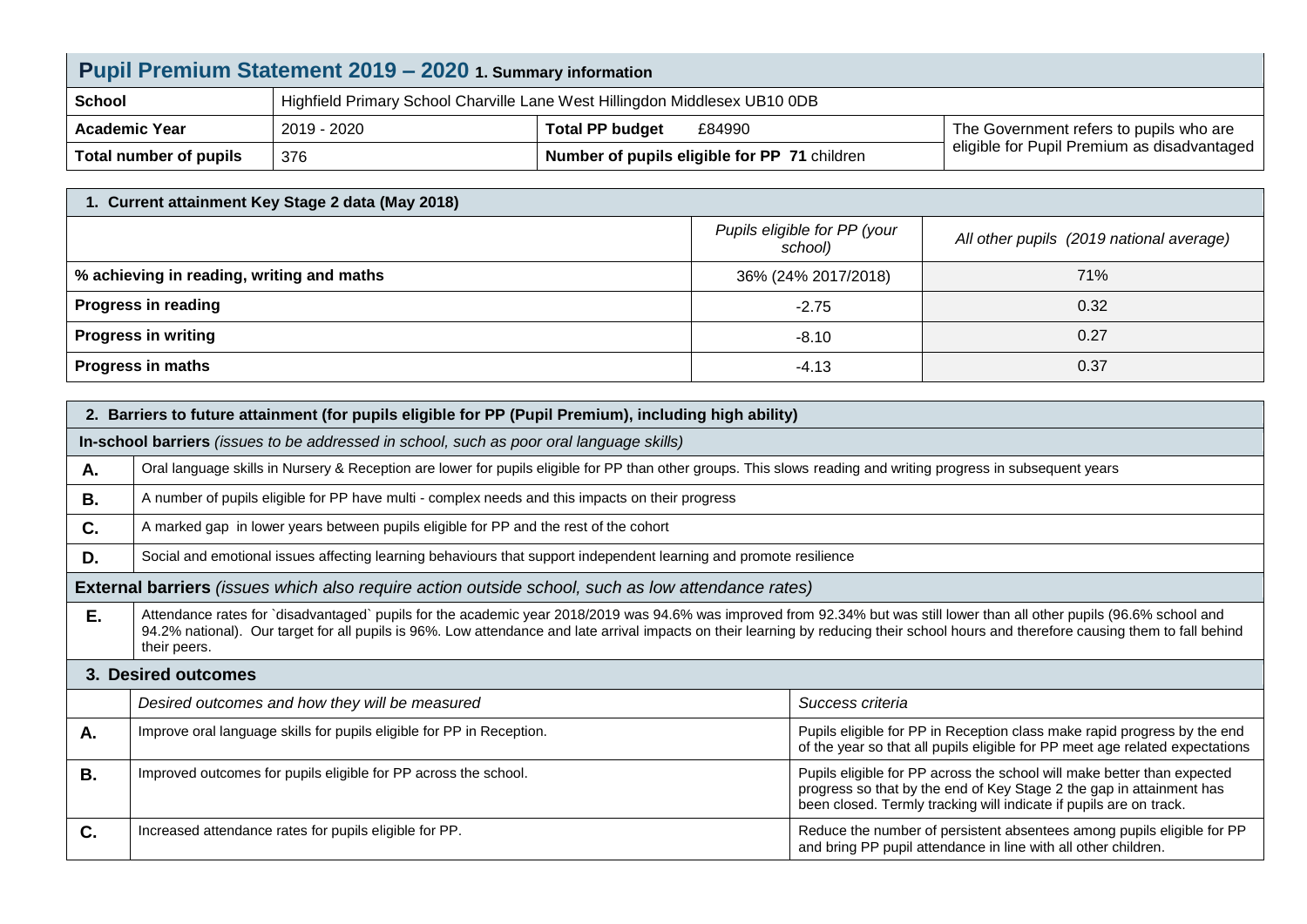| 4. Planned expenditure                                                                                                                                                                      |                                                                                                                                                                                                                                        |                                                                                                                                                                                                                                                                                 |                                                                                                                                                                                                                                                                                  |                   |                                            |
|---------------------------------------------------------------------------------------------------------------------------------------------------------------------------------------------|----------------------------------------------------------------------------------------------------------------------------------------------------------------------------------------------------------------------------------------|---------------------------------------------------------------------------------------------------------------------------------------------------------------------------------------------------------------------------------------------------------------------------------|----------------------------------------------------------------------------------------------------------------------------------------------------------------------------------------------------------------------------------------------------------------------------------|-------------------|--------------------------------------------|
| Academic year                                                                                                                                                                               | 2019/2020                                                                                                                                                                                                                              |                                                                                                                                                                                                                                                                                 |                                                                                                                                                                                                                                                                                  |                   |                                            |
| The three headings below enable schools to demonstrate how they are using the pupil premium to improve classroom pedagogy, provide targeted support<br>and support whole school strategies. |                                                                                                                                                                                                                                        |                                                                                                                                                                                                                                                                                 |                                                                                                                                                                                                                                                                                  |                   |                                            |
| i. Quality of teaching for all                                                                                                                                                              |                                                                                                                                                                                                                                        |                                                                                                                                                                                                                                                                                 |                                                                                                                                                                                                                                                                                  |                   |                                            |
| <b>Desired outcome</b>                                                                                                                                                                      | Chosen action /<br>approach                                                                                                                                                                                                            | What is the evidence and rationale<br>for this choice?                                                                                                                                                                                                                          | How will you ensure it is<br>implemented well?                                                                                                                                                                                                                                   | <b>Staff lead</b> | When will you<br>review<br>implementation? |
| A & B<br>Improved oral language<br>skills in Reception and<br>writing skills across the<br>school                                                                                           | Ongoing staff training on<br>high quality feedback<br>Refresher of the focused<br>programme of Phonics<br>/SPaG training for both<br>teachers & TAs<br>Specialist teachers to<br>teach Grammar to KS2<br>once a week                   | External evidence indicates high quality<br>feedback is an effective way to improve<br>attainment and is an approach we can<br>embed across the school<br>Training tailored to individual school and<br>pupil needs more effective in raising<br>standards than generic courses | Use INSET days to deliver training<br>One hour of Pupil Conferencing<br>allocated to each teacher per week -<br>teacher to provide feedback<br>Pupil progress and attainment will be<br>monitored through book monitoring,<br>lesson observations and half termly<br>assessments | Deputy Head       | Termly                                     |
| <b>Total budgeted cost</b>                                                                                                                                                                  |                                                                                                                                                                                                                                        |                                                                                                                                                                                                                                                                                 |                                                                                                                                                                                                                                                                                  |                   | £17,000                                    |
| ii. Targeted support                                                                                                                                                                        |                                                                                                                                                                                                                                        |                                                                                                                                                                                                                                                                                 |                                                                                                                                                                                                                                                                                  |                   |                                            |
| <b>Desired outcome</b>                                                                                                                                                                      | <b>Chosen</b><br>action/approach                                                                                                                                                                                                       | What is the evidence and rationale<br>for this choice?                                                                                                                                                                                                                          | How will you ensure it is<br>implemented well?                                                                                                                                                                                                                                   | <b>Staff lead</b> | When will you<br>review<br>implementation? |
| A - Improved oral<br>language skills in<br>Reception<br>B Improved outcomes for<br>pupils eligible for PP                                                                                   | Language Link intervention<br>Smaller focused teaching<br>of phonics<br>Specialist small group<br>teaching of English &<br><b>Maths</b><br>Y6 Booster classes in<br>English and Maths<br>Nurture Groups & pupil<br>well - being groups | School data indicates impact of this<br>approach<br>Children are identified any teaching focuses<br>on closing any gaps<br>To support the social, emotional &<br>communication needs and self-esteem of<br>disadvantaged pupils                                                 | Termly monitoring of pupil progress to<br>measure impact and effectiveness of<br>interventions<br>Termly reviews with pupils, parents<br>and staff to evaluate impact                                                                                                            | <b>SENDCo</b>     | Termly                                     |